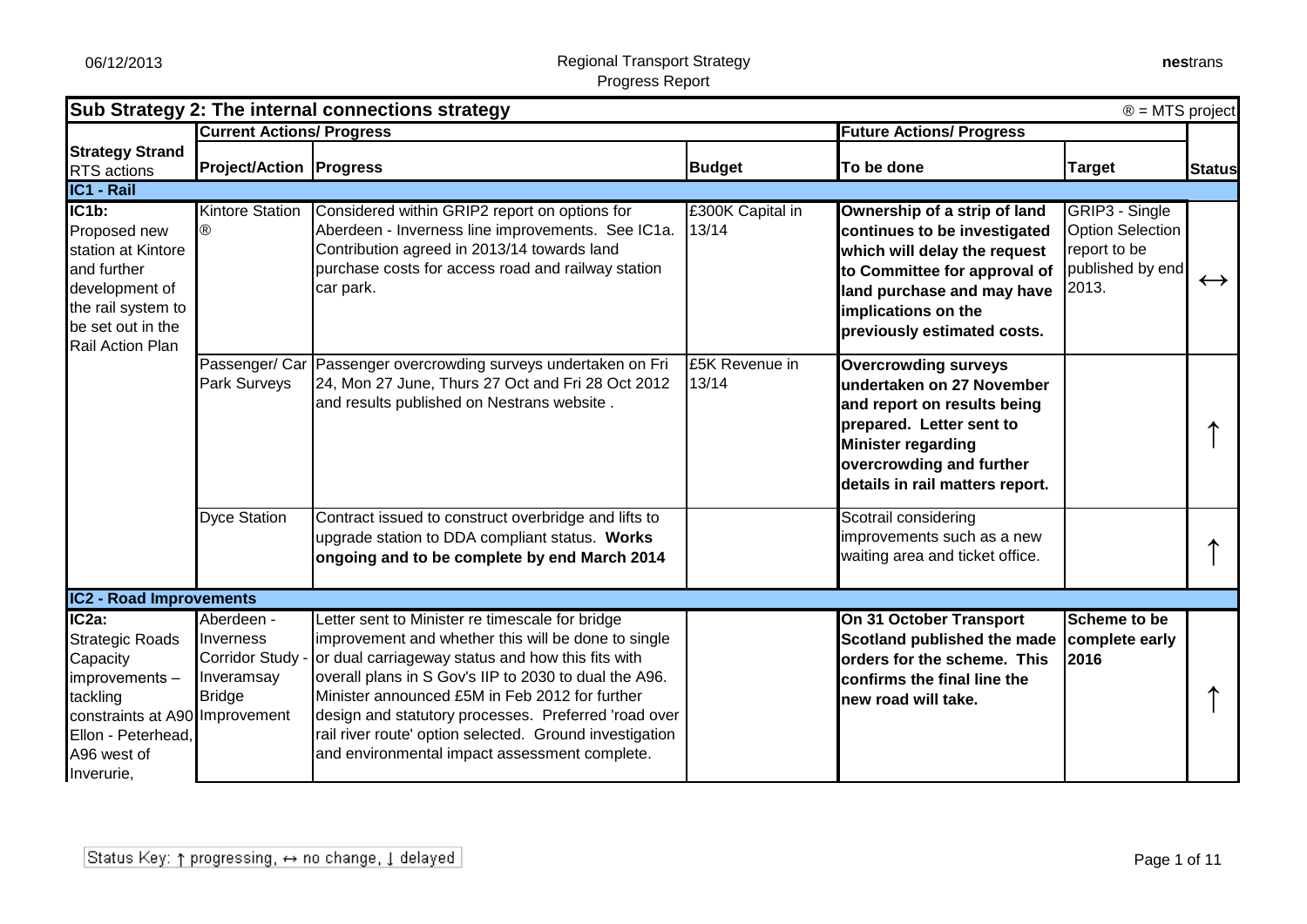constraints at A900 and the A900 and the A900 and the A900 and the A900 and the A900 and the A900 and the A900

|                                                                                                                                                                                               | <b>Current Actions/ Progress</b> |                                                                                                                                                                                                                                                                                                             |                                                            | <b>Future Actions/ Progress</b>                                                                                                                                                        |                        |               |
|-----------------------------------------------------------------------------------------------------------------------------------------------------------------------------------------------|----------------------------------|-------------------------------------------------------------------------------------------------------------------------------------------------------------------------------------------------------------------------------------------------------------------------------------------------------------|------------------------------------------------------------|----------------------------------------------------------------------------------------------------------------------------------------------------------------------------------------|------------------------|---------------|
| <b>Strategy Strand</b><br>RTS actions                                                                                                                                                         | <b>Project/Action   Progress</b> |                                                                                                                                                                                                                                                                                                             | <b>Budget</b>                                              | To be done                                                                                                                                                                             | <b>Target</b>          | <b>Status</b> |
| Haudagain<br>junction, Access<br>to Aberdeen from<br>the south, and at                                                                                                                        | <b>Market Street</b>             | Aberdeen City Council rejected proposals to<br>introduce a permanent ban on the ahead movement<br>from Trinity Quay to Guild Street at the junction with<br>Market St.                                                                                                                                      |                                                            | Temporary ban on ahead<br>movement remaining in place<br>until Jan 2014.                                                                                                               |                        |               |
| other junctions<br>serving<br>Aberdeenshire<br>towns.                                                                                                                                         | <b>Third Don</b><br>Crossing     | Public Inquiry into use of Compulsory Purchase<br>Orders to secure land on either side of the river<br>concluded and Ministers have approved the use of<br>CPOs. ACC to progress this project outwith AWPR<br>contract and has approved a profile of £15.36M over<br>next 4 years in 5 year Capital Budget. |                                                            | <b>Design and contract</b><br>documentation ongoing.                                                                                                                                   | Opening autumn<br>2015 |               |
| IC2b:<br><b>Strategic Roads</b><br>Safety<br>improvements -                                                                                                                                   | A947 Route<br>Action             | Phase 2 of bend improvement strategy.                                                                                                                                                                                                                                                                       | £80K Capital in<br>13/14<br>Invoiced to date =<br>£38.3K   | Edge lining works to be carried<br>out with double white lines<br>considered as identified through<br>bend assessment. Markon<br>appointed and some works                              |                        |               |
| alignment and<br>junction<br>improvements on<br>A90 south.<br>Overtaking,<br>junction and<br>alignment<br>improvements on<br>A90 north and<br>A96. Route<br>Action on A92,<br>A93, A944, A947 |                                  | Contribution towards localised surfacing works,<br>improved drainage and road markings.                                                                                                                                                                                                                     | £43K Capital in<br>13/14                                   | completed. Ten sites now<br>identified for potential<br>installation of lay-bys for<br>slow moving vehicles and<br>underspend to date to be<br>used to progress their<br>installation. |                        |               |
|                                                                                                                                                                                               | Retexturing<br>works             | Retexturing sections of B999 (Murcar Roundabout to<br>Potterton), B979 (Malcolm Rd to Westhill) and road<br>from Kingswells roundabout to Kirk Brae Cults                                                                                                                                                   | £40K Capital in<br>13/14                                   | <b>Works completed late</b><br><b>October. Awaiting invoices.</b>                                                                                                                      |                        |               |
|                                                                                                                                                                                               | strategic links                  | Route action on Route action work including improved lining, signing<br>and road stud replacement on strategic corridors.<br>Additional virement suggested in separate budget<br>matters report.                                                                                                            | £28K Capital in<br>13/14<br>Invoiced to date $=$<br>£12.8K | Works underway and to be<br>completed in Jan 2014<br>weather permitting.                                                                                                               |                        |               |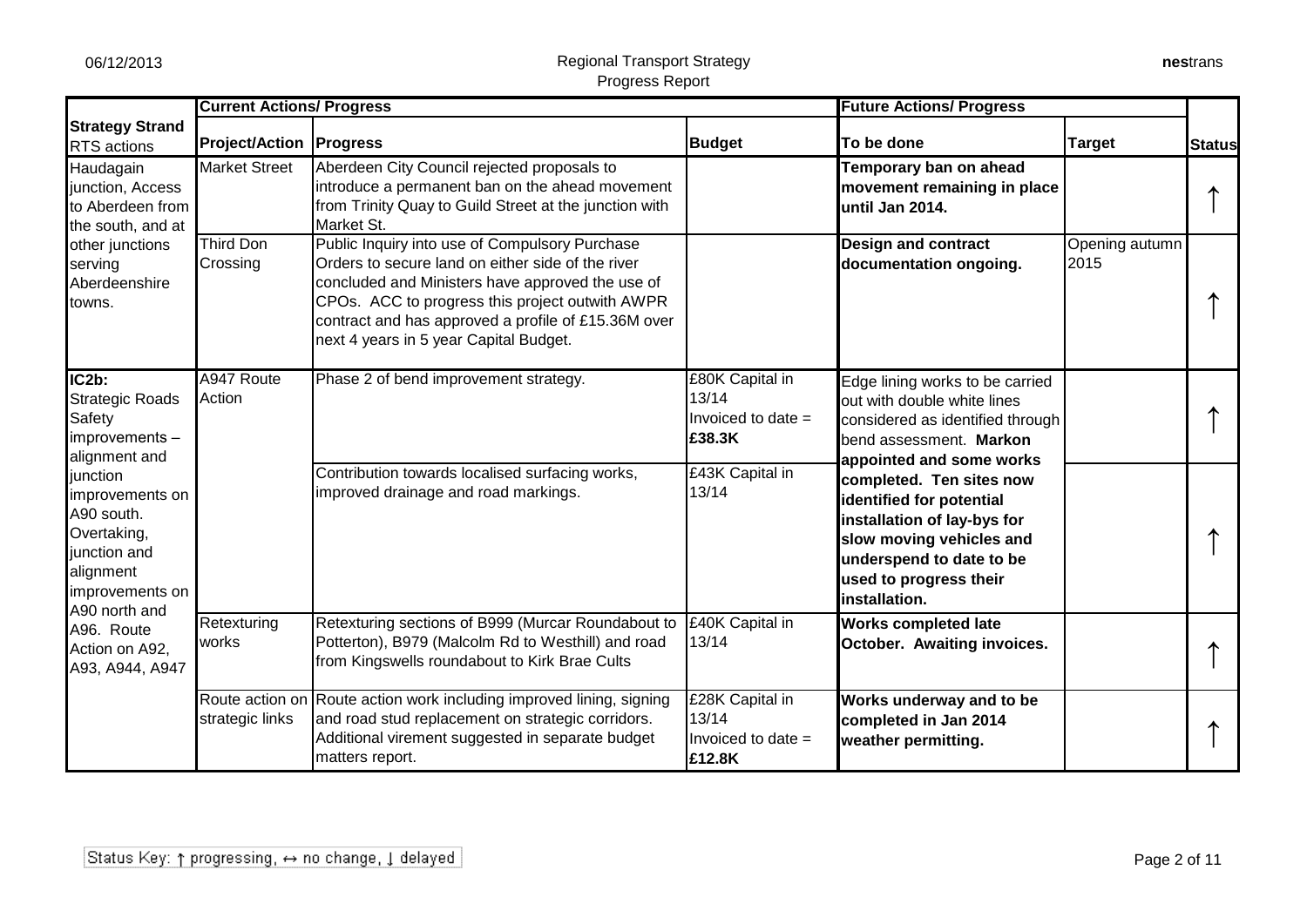|                                                                                  | <b>Current Actions/ Progress</b> |                                                                                                                                                                                                                 |                                                            | <b>Future Actions/ Progress</b>                                                                                                                                                                                                    |               |               |
|----------------------------------------------------------------------------------|----------------------------------|-----------------------------------------------------------------------------------------------------------------------------------------------------------------------------------------------------------------|------------------------------------------------------------|------------------------------------------------------------------------------------------------------------------------------------------------------------------------------------------------------------------------------------|---------------|---------------|
| <b>Strategy Strand</b><br><b>RTS</b> actions                                     | <b>Project/Action   Progress</b> |                                                                                                                                                                                                                 | <b>Budget</b>                                              | To be done                                                                                                                                                                                                                         | <b>Target</b> | <b>Status</b> |
| $IC2d$ :<br>Prioritised<br>maintenance for<br>strategic routes,                  | A947                             | Asphalt resurfacing on from Fyvie Station to U45s<br>Junction Ph2. Contract awarded to Breedon<br>Aggregates with start date of 5 Aug                                                                           | £93K Capital in<br>13/14                                   | Works complete. Revised<br>Imeasure of £91K received<br>land final cost to be<br>determined by end Dec.                                                                                                                            |               |               |
| with particular<br>benefits for public<br>transport and<br>sustainable<br>modes. | A92                              | Edge repairs/haunching and asphalt overlay between<br>Colpy and Potts Rayne.                                                                                                                                    | £195K Capital in<br>13/14<br>Invoiced to date $=$<br>£219K | Direct award to Aberdeenshire<br>Council. Works complete but<br>additional earthworks<br>required and this will<br>lincrease cost. Final invoice<br>awaited for lining, but overall<br>cost may be in region of<br>£230K to £235K. |               |               |
|                                                                                  | A952                             | Asphalt resurfacing North of Shannas Cottages to<br>Wester Pettymarcus. Contract awarded to Leiths.                                                                                                             | £90K Capital in<br>13/14                                   | <b>Works complete and final</b><br>measurement of £94.9K<br>received. Works to be<br>linvoiced.                                                                                                                                    |               |               |
|                                                                                  | A92                              | Overlay from south of dual carriageway to Nether<br>Knowe.                                                                                                                                                      | £70K Capital in<br>13/14<br>Invoiced to date $=$<br>£60K   | Scheme complete and final<br>measurement of £60K, which<br>lis less than tender and will<br><b>Tresult in reduced costs.</b>                                                                                                       |               |               |
|                                                                                  | A944                             | Bitmac overlay on A944 Tillyfourie westwards. Tender £122K Capital in<br>awarded to Aberdeenshire Council. Works<br>undertaken in August and were completed a week<br>early with road re-opening on Fri 16 Aug. | 13/14<br>Invoiced to date =<br>£126K                       | <b>Final measurement still</b><br>awaited awaited, but costs<br>lincreased due to a remedial<br>problem that has required<br>additional patching and may<br>now be £131K.                                                          |               |               |

**nes**trans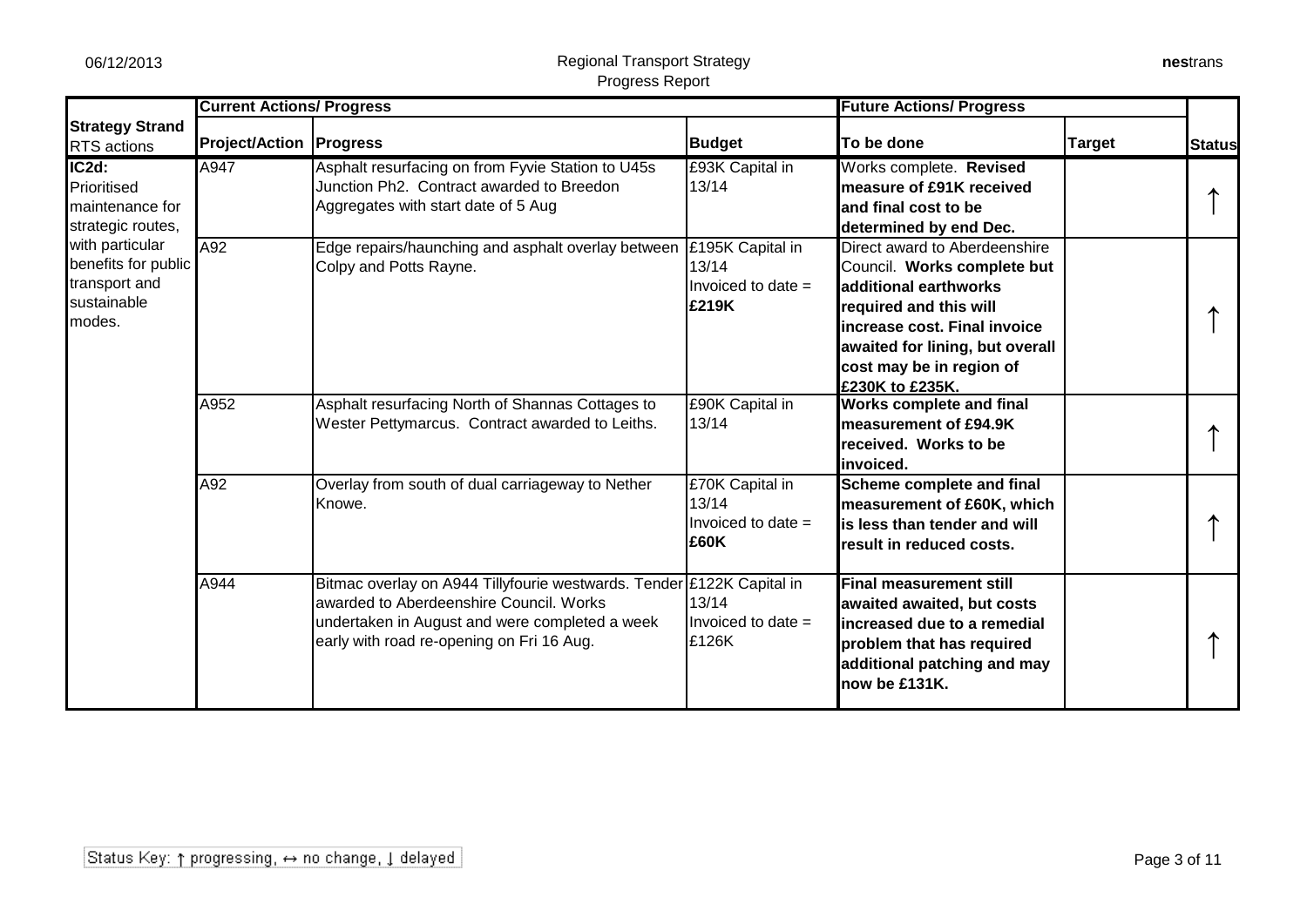|                                                                                           | <b>Current Actions/ Progress</b>                   |                                                                                                                                                                                                                                                                                                                                                    |                                                          | <b>Future Actions/ Progress</b>                                                                                                                                                                                                                                                                                                                      |               |               |
|-------------------------------------------------------------------------------------------|----------------------------------------------------|----------------------------------------------------------------------------------------------------------------------------------------------------------------------------------------------------------------------------------------------------------------------------------------------------------------------------------------------------|----------------------------------------------------------|------------------------------------------------------------------------------------------------------------------------------------------------------------------------------------------------------------------------------------------------------------------------------------------------------------------------------------------------------|---------------|---------------|
| <b>Strategy Strand</b><br>RTS actions                                                     | <b>Project/Action Progress</b>                     |                                                                                                                                                                                                                                                                                                                                                    | <b>Budget</b>                                            | To be done                                                                                                                                                                                                                                                                                                                                           | <b>Target</b> | <b>Status</b> |
| IC <sub>2e</sub> :<br><b>Support Local</b>                                                | Berryden<br>Corridor                               | ACC approved funding for this project within their 5<br>year budget plan.                                                                                                                                                                                                                                                                          |                                                          | Phase 1 design ongoing.                                                                                                                                                                                                                                                                                                                              |               |               |
| Authorities in<br>bringing forward<br>LTS projects that<br>contribute to                  | Wellington<br>Road                                 | Identification of the footprint of land that would be<br>required to complete the dualling of Wellington Road<br>adjacent to Craiginches Prison so that it can be<br>safeguarded should the site be redeveloped.                                                                                                                                   | £12.85K Revenue in<br>13/14                              | <b>Consultants to be appointed</b><br>to identify requirements.                                                                                                                                                                                                                                                                                      |               |               |
| strategic<br>objectives                                                                   | Development<br>Plans                               | Supplementary guidance for the current Structure<br>Plan relating to a Strategic Transport Fund agreed by<br>SDPA and since ratified by Councils. STF payments<br>to date given in budget matters report. Proposed<br>Aberdeen City and Shire Strategic Development Plan<br>published 22 Feb and period for representations<br>closed on 12 April. |                                                          | SDPA has prepared responses<br>to all issues raised in<br>representations and submitted<br>these with the plan to Scottish<br>Ministers for examination.<br><b>Methodology for Nestrans to</b><br>manage the STF and<br>processes for prioritisation<br>and delivery continuing to be<br>developed and further<br>information in separate<br>report. |               |               |
| <b>IC3 - Bus Improvements</b>                                                             |                                                    |                                                                                                                                                                                                                                                                                                                                                    |                                                          |                                                                                                                                                                                                                                                                                                                                                      |               |               |
| IC3a:<br><b>Quality bus</b><br>corridor<br>improvements to<br>services and<br>facilities. | Fraserburgh<br><b>Bus Station</b><br>Refurbishment | Improvements to the footways and external shelters<br>at the bus station. Installing kassel kerbs the full<br>length of both sides of the road, resurfacing footways<br>and installing 5 new shelters.                                                                                                                                             | £56K Capital in<br>13/14<br>Invoiced to date $=$<br>£56K | Formal re-opening by Provost<br>Webster took place on 27<br>August. Good feedback being<br>received on the journey totems<br>that were installed. Nestrans<br>contribution invoiced in full.<br><b>Additional contribution</b><br>proposed within budget<br>matters report.                                                                          |               |               |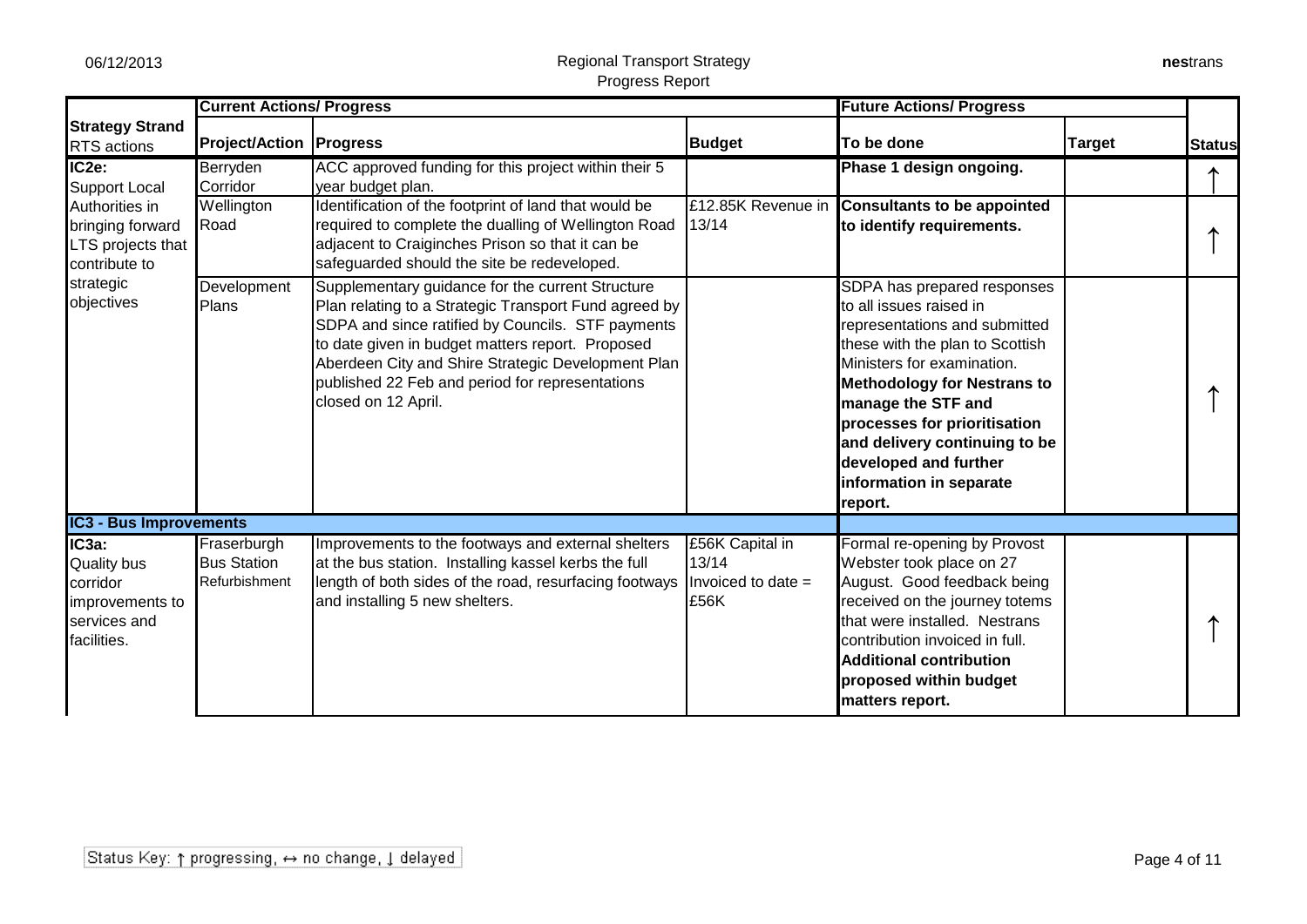|                                                                                                                            | <b>Current Actions/ Progress</b>       |                                                                                                                                                                                                                                                                                                                                                                                    |                                         | <b>Future Actions/ Progress</b>                                                                                                                                                                                                                                                          |               |               |
|----------------------------------------------------------------------------------------------------------------------------|----------------------------------------|------------------------------------------------------------------------------------------------------------------------------------------------------------------------------------------------------------------------------------------------------------------------------------------------------------------------------------------------------------------------------------|-----------------------------------------|------------------------------------------------------------------------------------------------------------------------------------------------------------------------------------------------------------------------------------------------------------------------------------------|---------------|---------------|
| <b>Strategy Strand</b><br><b>RTS</b> actions                                                                               | <b>Project/Action Progress</b>         |                                                                                                                                                                                                                                                                                                                                                                                    | <b>Budget</b>                           | To be done                                                                                                                                                                                                                                                                               | <b>Target</b> | <b>Status</b> |
| IC3a (contd)                                                                                                               | Portlethen bus<br>stop initiatives     | Bus stops being upgraded with new shelters on either £35K Capital in<br>side of Muirend Road and journey kiosk installed at<br>Asda side, with display screen in opposite new<br>shelter. Lay-by not being progressed due to land<br>difficulties.                                                                                                                                 | 13/14<br>Invoiced to date $=$<br>£25.6K | <b>Hunter Construction awarded</b><br>contract for civil works but<br>delays encountered as a<br>result of an intervention over<br>land. Aim to resolve this by<br>end Dec with completion of<br>works by Jan 2014.                                                                      |               |               |
|                                                                                                                            | <b>Night Transport</b><br>Zone         | Contribution to install lit and signed bus stops on<br>Union St for operators night time services. The stops<br>have been marked with a bright orange night bus flag<br>showing the numbers and destination of each bus<br>service departing from that stop. They came into<br>operation on 26 Oct to coincide with changes being<br>made by First to its night bus service times. | £9.5K Capital in<br>12/13               | Works completed and lit signs<br>are operational. Aberdeen City<br>become the first city in<br><b>Scotland to achieve</b><br>prestigious Purple Flag<br>status, a national<br>accreditation recognising city<br>and town centres that excel<br>in managing the night time<br>experience. |               |               |
| IC3b:<br>Develop a Bus<br>Action Plan to<br>improve quality<br>and reliability of<br>services and set<br>out proposals for | Locking in the<br><b>AWPR</b> benefits | Feasibility study to investigate improvements that can E30K Revenue in<br>be made to junctions on Anderson Dr to 'lock in" the<br>benefits for radial bus routes of traffic reductions<br>predicted as a result of AWPR. Further investigation<br>completed and reported to Board in Dec 2012.                                                                                     | 13/14<br>Invoiced to date $=$<br>£1.5K  | <b>Problems and objectives for</b><br>the project have been drafted<br>and are under discussion.<br><b>Streams of work and</b><br>resources to undertake it<br>being identified.                                                                                                         |               |               |
| extending bus<br>priority measures.                                                                                        |                                        | Feasibility study to investigate and design<br>improvements that can be made city wide to 'lock in"<br>the benefits for bus routes and active travel due to<br>traffic reductions predicted as a result of AWPR.                                                                                                                                                                   | £50K Revenue in<br>13/14                | <b>Existing base level</b><br>information to be collected to<br>identify gaps and achievable<br>improvements. Considering<br>priority corridors at present.                                                                                                                              |               |               |

**nes**trans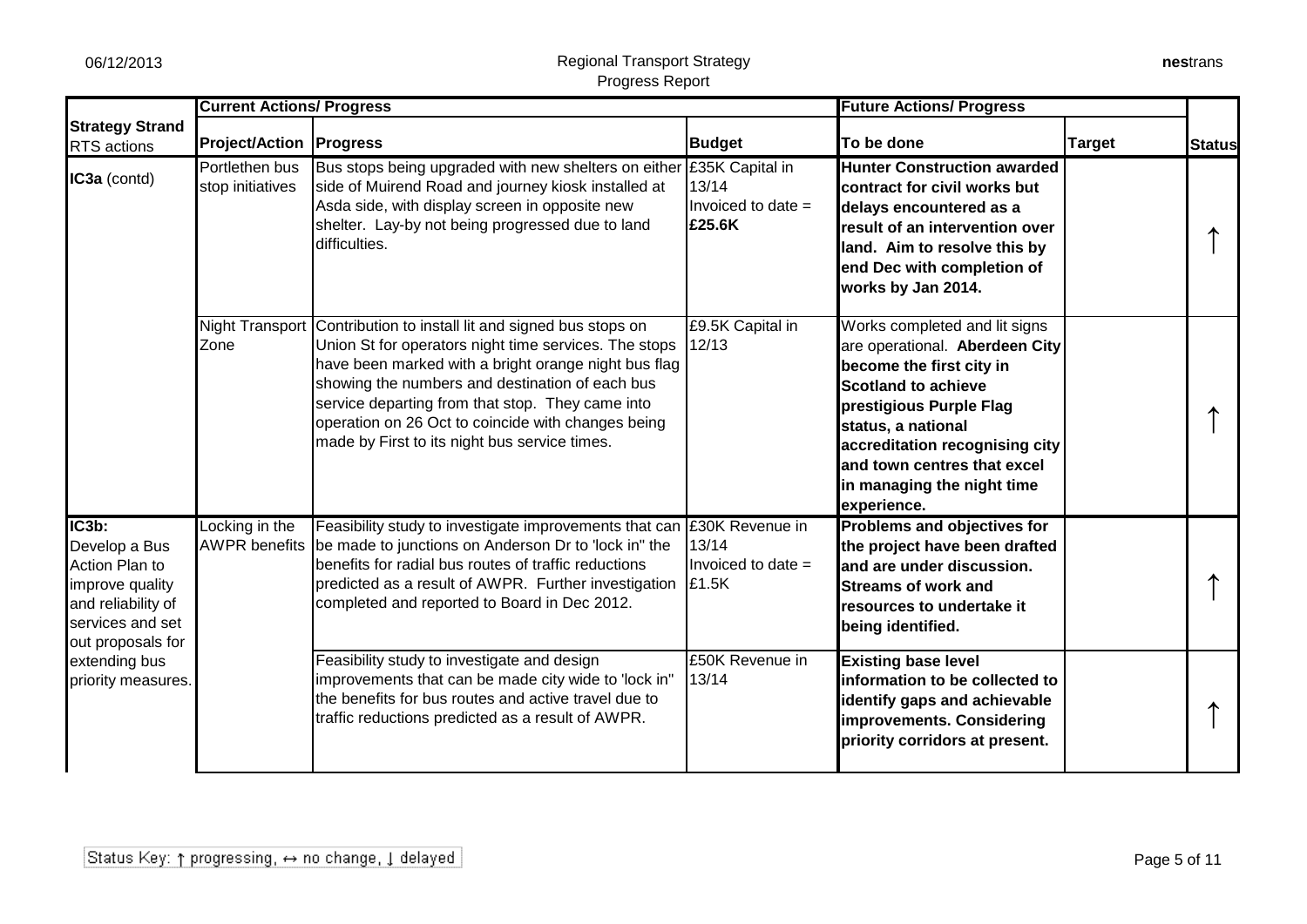|                                                                                                  | <b>Current Actions/ Progress</b> |                                                                                                                                                                                                                                                                                                                                                                                                                                                                                                         |                                                                   | <b>Future Actions/ Progress</b>                                                                                                                                                                                                                                                                                                    |                                                                                                                       |               |
|--------------------------------------------------------------------------------------------------|----------------------------------|---------------------------------------------------------------------------------------------------------------------------------------------------------------------------------------------------------------------------------------------------------------------------------------------------------------------------------------------------------------------------------------------------------------------------------------------------------------------------------------------------------|-------------------------------------------------------------------|------------------------------------------------------------------------------------------------------------------------------------------------------------------------------------------------------------------------------------------------------------------------------------------------------------------------------------|-----------------------------------------------------------------------------------------------------------------------|---------------|
| <b>Strategy Strand</b><br><b>RTS</b> actions                                                     | <b>Project/Action   Progress</b> |                                                                                                                                                                                                                                                                                                                                                                                                                                                                                                         | <b>Budget</b>                                                     | To be done                                                                                                                                                                                                                                                                                                                         | <b>Target</b>                                                                                                         | <b>Status</b> |
| IC3b (contd)                                                                                     | <b>Bus Stop</b><br>Clearways     | Remarking of bus stop clearways in Kincardine &<br>Mearns                                                                                                                                                                                                                                                                                                                                                                                                                                               | £15K Revenue in<br>13/14                                          | Direct award of works to<br>Aberdeenshire Council and<br>works complete. Awaiting<br>final measurement.                                                                                                                                                                                                                            |                                                                                                                       |               |
|                                                                                                  | <b>Bus Lane</b>                  | Scottish Statutory Instruments required to<br>Decriminalisatio decriminalise the enforcement of bus lane cameras<br>to come into force on 6 February 2012. Funding<br>approved to install new camera system and upgrade<br>backroom office equipment for bus lane<br>decriminalisation. Bus cameras operational and<br>enforcement began 25 March 2013.                                                                                                                                                 | £200K Capital and<br>£55K Revenue in<br>12/13<br>Invoiced in full | Charge notices now being sent<br>to offenders from 22 April 2013<br>onwards. Aberdeen City<br>Council has undertaken bus<br>lane surveys to examine if there<br>is a need to extend the hours of<br>bus lane operation. Survey<br>results analysed and being<br>considered by LABOF.                                               |                                                                                                                       |               |
| IC3d:<br>Expand Park and P&R ®<br>Ride provision<br>linked to the<br>development of<br>the AWPR. | A90 Schoolhill                   | See Access from South EC2a. Additional design<br>works done to include 25 space lorry park. Planning<br>application submitted and to be considered by<br>Committee. One representation received. Further<br>funding approved in 2013/14 for ground investigation<br>and development of design. Design works<br>undertaken for alternative site. Aberdeenshire<br>Estates in negotiations with regards to land. Land<br>owner now willing to sell the original piece of land<br>identified for the site. | £50K Capital in<br>13/14<br>Invoiced to date $=$<br>£2.8K         | Negotiations ongoing with both<br>parties and both options being<br>investigated to determine best<br>value and most feasible option.<br>Aim to conclude land purchase<br>by early 2014. Forecast spend<br>reduced to £30K and propose<br>that underspend be used as<br>further contribution to<br><b>Fraserburgh Bus Station.</b> |                                                                                                                       |               |
|                                                                                                  | A96 P&R sites<br>®               | Planning application for 999 space site approved with E50K Capital in<br>conditions by ACC Planning Committee on 19<br>August. Land required for P&R site and link road from Invoiced to date $=$<br>A96 to Dyce Dr/ Argyll Rd has been acquired by ACC. E50K<br>ACC has approved profile of £15.2M over next 4<br>years in 5 year Capital Budget.                                                                                                                                                      | 13/14                                                             | <b>Design and contract</b><br>documentation ongoing.                                                                                                                                                                                                                                                                               | Link Road to<br>open early 2015<br>(with connection<br>to A96 subject to<br>AWPR prog)<br>and P&R open<br>autumn 2015 |               |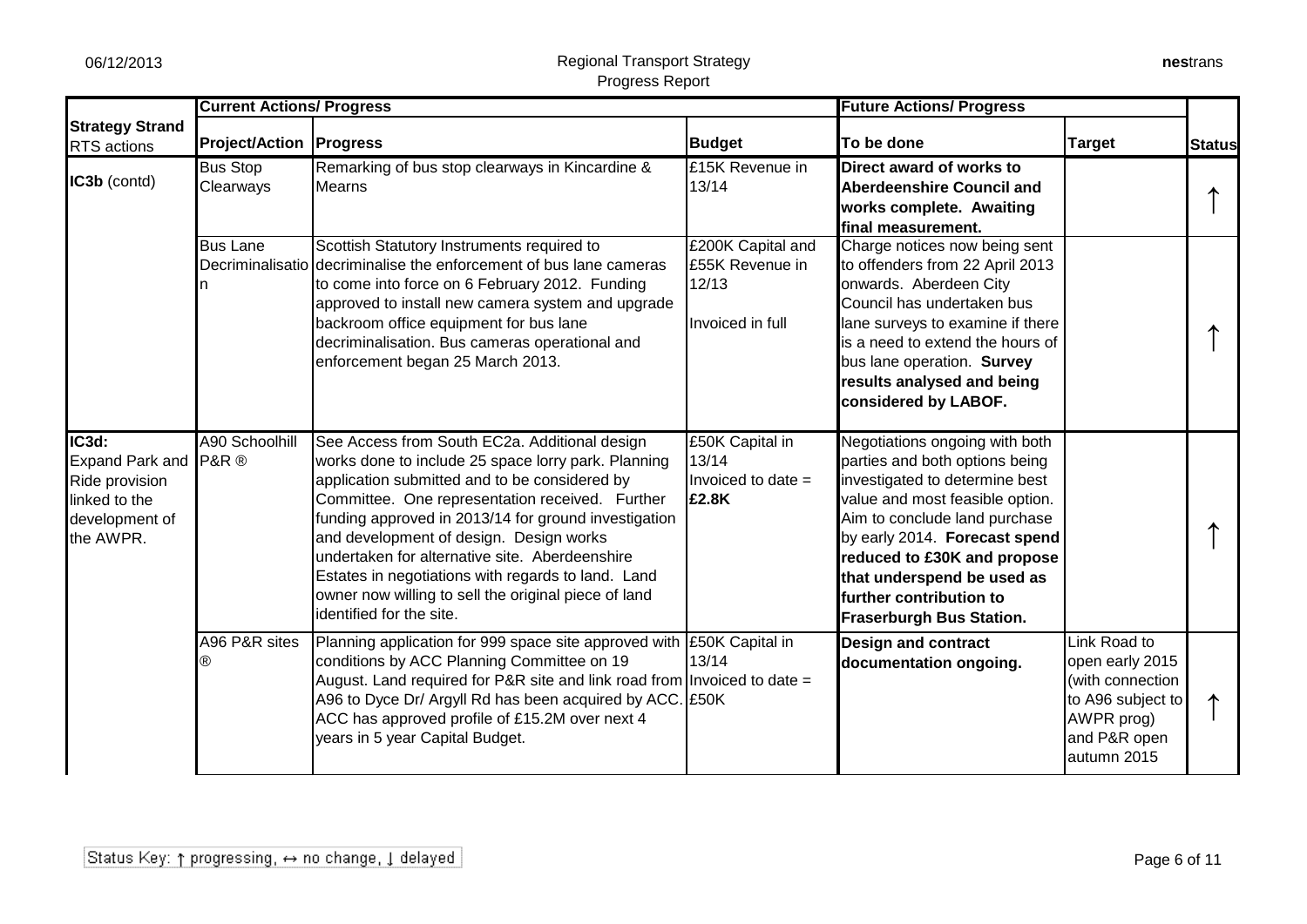|                                                                                                                                                  | <b>Current Actions/ Progress</b>                                     |                                                                                                                                                                                                                                                                                                                                                                                                                      |                                                         | <b>Future Actions/ Progress</b>                                                                                                                                                                                                                                                                                                                                                           |               |               |
|--------------------------------------------------------------------------------------------------------------------------------------------------|----------------------------------------------------------------------|----------------------------------------------------------------------------------------------------------------------------------------------------------------------------------------------------------------------------------------------------------------------------------------------------------------------------------------------------------------------------------------------------------------------|---------------------------------------------------------|-------------------------------------------------------------------------------------------------------------------------------------------------------------------------------------------------------------------------------------------------------------------------------------------------------------------------------------------------------------------------------------------|---------------|---------------|
| <b>Strategy Strand</b><br>RTS actions                                                                                                            | <b>Project/Action   Progress</b>                                     |                                                                                                                                                                                                                                                                                                                                                                                                                      | <b>Budget</b>                                           | To be done                                                                                                                                                                                                                                                                                                                                                                                | <b>Target</b> | <b>Status</b> |
| IC3d (contd)                                                                                                                                     | Ellon P&R                                                            | Phase 1, which includes extension to existing car<br>park, resiting of recycle centre and new directional<br>signs completed. Ongoing problems with land<br>ownership and acquisition has been referred to<br>Transport Scotland. Funding approved for phase 2 -<br>additional external waiting facilities and upgrade to<br>turning circle to accommodate 15m vehicles.                                             | £65K in 13/14<br>Invoiced to date $=$<br>£21.7K         | Purchase of land nearing<br>completion. Tender<br>document to be issued in Jan<br>with report to P&R Committee<br>in Feb and construction<br>starting in March.                                                                                                                                                                                                                           |               |               |
| IC3e:<br>Improve<br>information<br>provision<br>including<br>expanded real-<br>time information<br>systems across<br>Aberdeen City<br>and Shire. | Aberdeen City<br>and Shire Bus<br>Stop<br>Information<br>Initiatives | In accordance with Council's Bus Information<br>Strategy documents - replace and/or provide bus<br>timetable display cases at bus stops within Aberdeen<br>City and Shire to ensure minimum standards and<br>content can be provided, is DDA compliant and<br>allows for future standardised region wide<br>improvements to timetabling information. Further<br>funding approved for 2013/14 to continue initiative. | £60K Capital in<br>13/14<br>Invoiced to date =<br>£7.3K | Ongoing publicity improvements<br>to infrastructure throughout the<br>region. Works to include<br>replacement of timetable cases<br>that have a capacity issue and<br>flag updates due to recent<br>service changes. Replacement<br>bus shelter on King Street to<br>be installed wk beg 2 Dec.<br>Works progressing to identify<br>sites within Aberdeenshire<br>and upgrading of flags. |               |               |
|                                                                                                                                                  | <b>Festive Travel</b><br>Campaign                                    | Updating publicity details from 2012 Festive<br>Campaign for promotion in Nov-Dec 2013, including<br>website, billboard and bus shelter advertising.                                                                                                                                                                                                                                                                 |                                                         | Leaflet printed and issued at<br><b>ACC Winter Event on 16 Nov.</b><br>Leaflet available from main<br><b>Council offices and bus</b><br>operators with on-line<br>interactive version on<br>getabout website                                                                                                                                                                              |               |               |

**nes**trans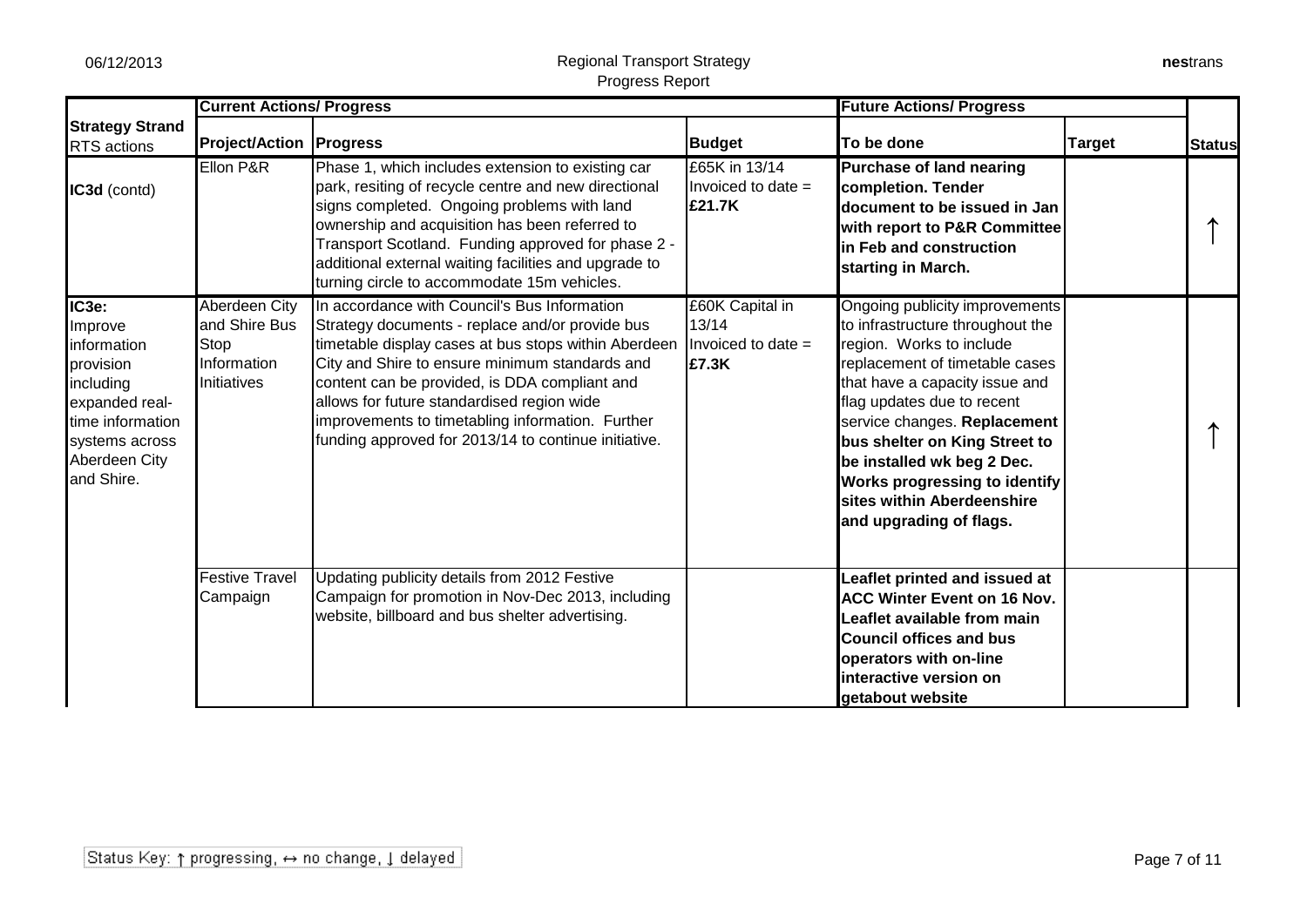|                                                                                                                 | <b>Current Actions/ Progress</b>     |                                                                                                                                                                                                                                                                |                                                            | <b>Future Actions/ Progress</b>                                                                                                                                                                                                      |               |                   |
|-----------------------------------------------------------------------------------------------------------------|--------------------------------------|----------------------------------------------------------------------------------------------------------------------------------------------------------------------------------------------------------------------------------------------------------------|------------------------------------------------------------|--------------------------------------------------------------------------------------------------------------------------------------------------------------------------------------------------------------------------------------|---------------|-------------------|
| <b>Strategy Strand</b><br>RTS actions                                                                           | <b>Project/Action   Progress</b>     |                                                                                                                                                                                                                                                                | <b>Budget</b>                                              | To be done                                                                                                                                                                                                                           | <b>Target</b> | <b>Status</b>     |
| <b>IC4 - Demand Responsive Transport</b>                                                                        |                                      |                                                                                                                                                                                                                                                                |                                                            |                                                                                                                                                                                                                                      |               |                   |
| IC4a:<br>Support<br>extension of 'Dial-<br>a-Bus' and similar<br>services to serve<br>those unable to<br>access | Replacement<br>minibus               | Funding for purchase of replacement minibus for<br>operation of A2B dial-a-bus service covering Alford,<br>Strathdon and Westhill. AC P& R Cttee approved<br>entering into negotiations with Stagecoach for them<br>to purchase the vehicle.                   | £74K Capital in<br>13/14                                   | New buses to be received in<br>December and aim to have<br>these in use by end<br><b>December following livery</b><br>etc, following which Nestrans<br>contribution to a bus will be<br>invoiced.                                    |               |                   |
| $IC4b$ :<br>Support<br>community<br>transport<br>providers and                                                  | Supporting<br>Community<br>Transport | On 5 Nov the Minister for Transport announced a<br>£1Million community minibus fund for 2013/14 to<br>be administered by the Community Transport<br><b>Association (CTA) and Scottish Council for</b><br><b>Voluntary Organisations (SCVO).</b>                |                                                            |                                                                                                                                                                                                                                      |               |                   |
| <b>IC6 - Walking and Cycling</b>                                                                                |                                      |                                                                                                                                                                                                                                                                |                                                            |                                                                                                                                                                                                                                      |               |                   |
| $IC6a$ :<br>Support<br>investment in<br>measures to<br>increase safety<br>and security of                       | <b>Union St</b><br>n®                | ACC upgrading City Centre model to reflect 2012<br>pedestrianisatio infrastructure and travel pattern conditions to ensure<br>it remains a reliable tool for assessing schemes such<br>as pedestrianised areas, bus priority, special event<br>management etc. | £40K Revenue in<br>13/14<br>Invoiced to date =<br>£29.7K   | City centre model upgrade<br>nearing completion. Model to<br>be completed and options<br>appraised by Jan 2014 with a<br>report to ESP&I Committee in<br>Feb 2014.                                                                   |               |                   |
| IC6c:<br>Continued<br>development of<br>cycle routes on<br>key routes within                                    | <b>Core Paths</b>                    | Further funding approved for 2013/14 towards core<br>path works such as resurfacing, cut back vegetation,<br>signing, leaflets etc                                                                                                                             | £67.5K Capital in<br>13/14<br>Invoiced to date =<br>£19.5K | <b>Coastal path completed and</b><br>invoice received. Leaflets<br>being designed in-house by<br><b>ACC.</b> Works ongoing on<br>other schemes.                                                                                      |               |                   |
| Aberdeenshire,<br>into Aberdeen<br>and on routes<br>through the City.                                           | A96 Aberdeen<br>Blackburn path       | Design work in relation to localised widening,<br>consideration of crossings and review of existing<br>facilities.                                                                                                                                             | £8.5K Capital in<br>13/14                                  | Remedial works identified and<br>discussions on-going with<br>officers regarding relocation of<br>bus shelters, trees and foliage.<br>It is unlikely options will be<br>progressed in the short term<br>due to bus shelter contract. |               | $\leftrightarrow$ |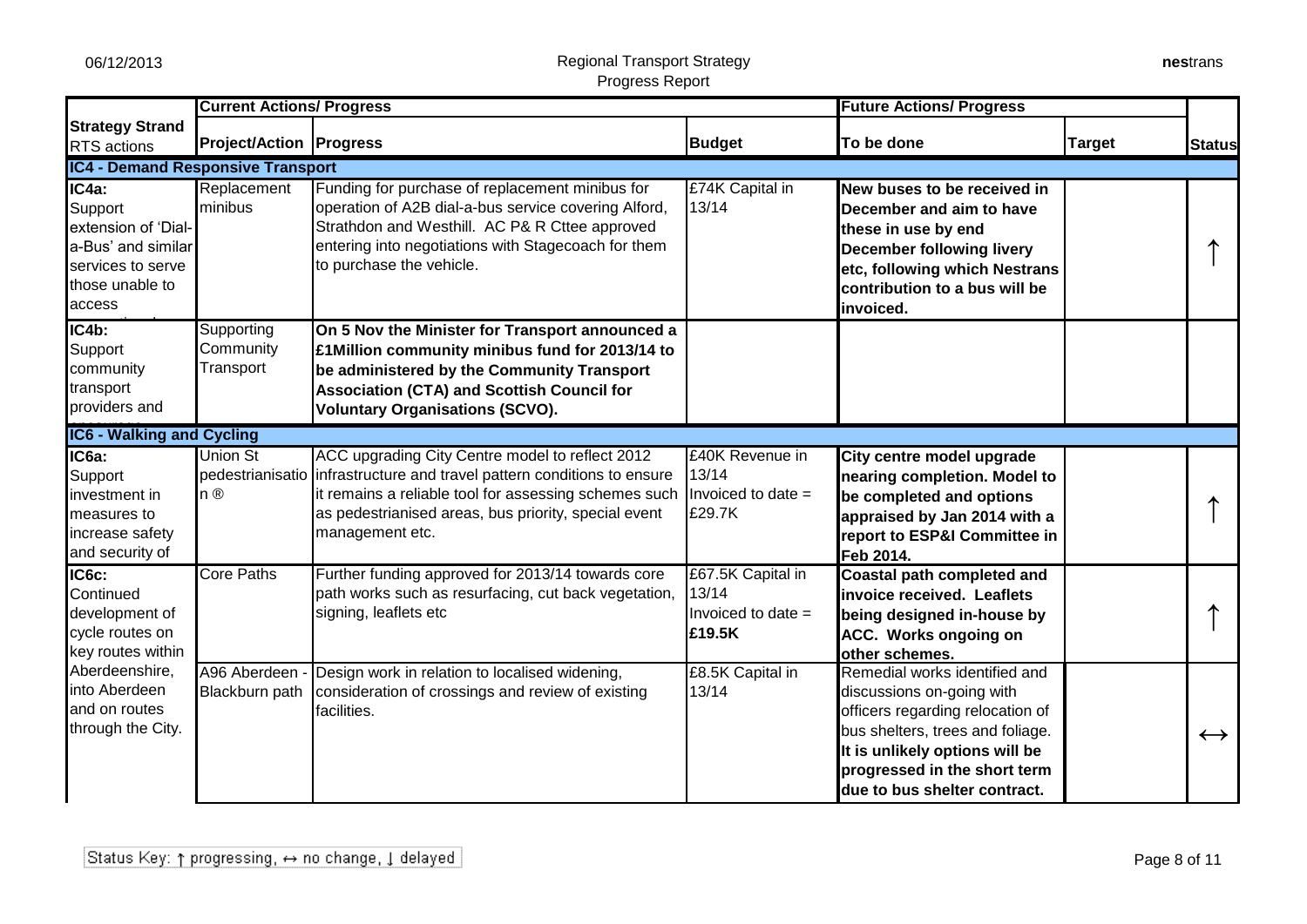|                                       | <b>Current Actions/ Progress</b>                      |                                                                                                                                                                                                                                                                                                                                                                                       |                                                             | <b>Future Actions/ Progress</b>                                                                                                                                                                                                                                                                                                                                                                                                                                                                                                   |               |               |
|---------------------------------------|-------------------------------------------------------|---------------------------------------------------------------------------------------------------------------------------------------------------------------------------------------------------------------------------------------------------------------------------------------------------------------------------------------------------------------------------------------|-------------------------------------------------------------|-----------------------------------------------------------------------------------------------------------------------------------------------------------------------------------------------------------------------------------------------------------------------------------------------------------------------------------------------------------------------------------------------------------------------------------------------------------------------------------------------------------------------------------|---------------|---------------|
| <b>Strategy Strand</b><br>RTS actions | <b>Project/Action Progress</b>                        |                                                                                                                                                                                                                                                                                                                                                                                       | <b>Budget</b>                                               | To be done                                                                                                                                                                                                                                                                                                                                                                                                                                                                                                                        | <b>Target</b> | <b>Status</b> |
| IC6c (contd)                          | Peterhead<br>Cycle<br>Demonstration<br>Towns          | Aberdeenshire Council has secured a £45K Sustrans<br>contribution to the A90 missing link and £75K<br>contribution to the Meethill Road school route and<br>cross town improvements. 500m section of footpath<br>adjacent to the A90 to be widened to 3m to allow<br>shared use and complete missing link.                                                                            | £120K Capital in<br>13/14<br>Invoiced to date =<br>£16.9K   | Works on the A90 missing<br>link by Breedon Aggregates<br>likely to be complete by 6 Dec<br>(weather dependent). Official<br>opening being arranged.<br>Propose to use remaining<br>funding on lighting works at<br><b>Buchanhaven Links in</b><br><b>Feb/Mar by Aberdeenshire</b><br><b>Council.</b> Design and feasibility<br>study for coastal estuary path<br>ongoing. Tender<br>documentation for other<br>schemes ie Meethill Rd Ph2,<br>A950 missing link being<br>designed for construction in<br>future financial years. |               |               |
|                                       | <b>Aberdeen City</b><br>Cycle<br>Demonstration        | Further funding approved for 2013/14 to continue<br>initiative and include the upgrade of existing<br>pedestrian crossing to toucan crossing beside Asda<br>on Jesmond Drive, TRO's for footways, signage,<br>cycle parking and publicity for events. This will<br>provide 2 shared use routes from Dubford Road<br>to Middleton Park and Dubford Gardens to<br><b>Cypress Grove.</b> | £35.5K Capital in<br>13/14<br>Invoiced to date $=$<br>£0.7K | Dropped kerbs, lining and<br>resurfacing works started on<br>site and nearing completion.<br>Toucan crossings will be<br>installed in January 2014<br>along with cycle parking.<br>Greenbrae Active Travel Map<br>will be printed Feb/March for a<br>springtime launch.                                                                                                                                                                                                                                                           |               |               |
|                                       | Ellon Road -<br><b>Strategic Cycle</b><br>Links (LIB) | Identification of measures required to complete a<br>continuous route from Bridge of Don to B999/A90<br>roundabout. Potential installation of small scale<br>works.                                                                                                                                                                                                                   | £12.5K Capital in<br>13/14<br>Invoiced to date $=$<br>£0.6K | Following completion of a<br>feasibility study the detailed<br>design works report and<br>drawings now received and<br>currently being reviewed by<br>officers.                                                                                                                                                                                                                                                                                                                                                                   |               |               |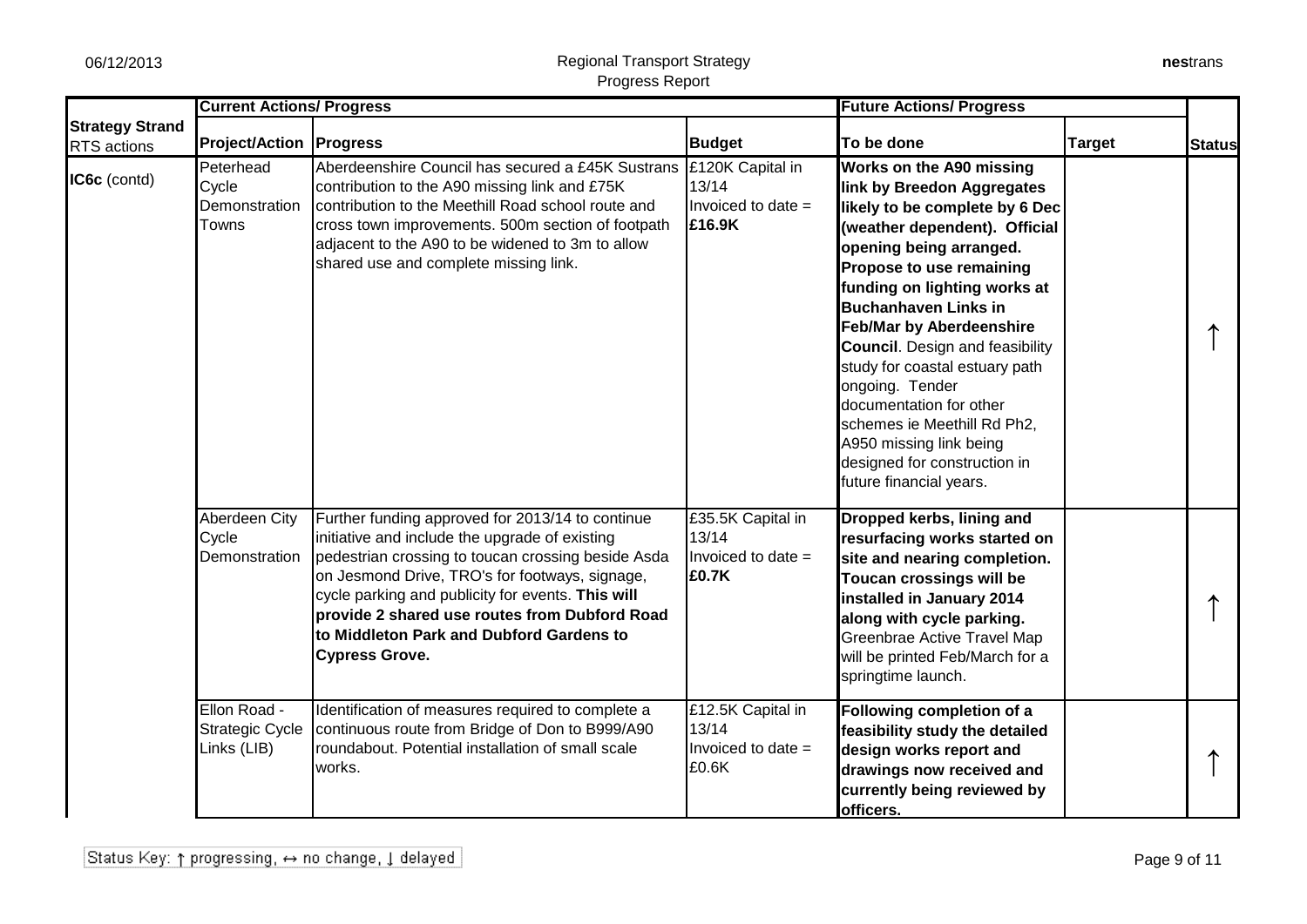|                                       | <b>Current Actions/ Progress</b>                        |                                                                                                                                                                                       |                                                           | <b>Future Actions/ Progress</b>                                                                                                                                                                                |               |               |
|---------------------------------------|---------------------------------------------------------|---------------------------------------------------------------------------------------------------------------------------------------------------------------------------------------|-----------------------------------------------------------|----------------------------------------------------------------------------------------------------------------------------------------------------------------------------------------------------------------|---------------|---------------|
| <b>Strategy Strand</b><br>RTS actions | <b>Project/Action   Progress</b>                        |                                                                                                                                                                                       | <b>Budget</b>                                             | To be done                                                                                                                                                                                                     | <b>Target</b> | <b>Status</b> |
| IC6c<br>(contd)                       | Dyce Drive -<br>Strategic Cycle<br>Links                | Design and potential installation of missing cycle /<br>ped link from Dyce Avenue to Argyll Road along north 13/14<br>side of Dyce Drive                                              | £10K Capital in                                           | Works to be carried out within<br>A96 Park & Choose or through<br>routine design works                                                                                                                         |               |               |
|                                       | Parkway -<br><b>Strategic Cycle</b><br>Links            | Design of ped / cycle route along Parkway to AECC                                                                                                                                     | £10K Capital in<br>13/14<br>Invoiced to date $=$<br>£4.7K | Report completed and currently<br>being reviewed. Further report<br>requested on north path option<br>and this report is being checked<br>by officers.                                                         |               |               |
|                                       | Formartine and<br>Buchan Way-<br>Don Bridge<br>Parkhill | Joint major masonry repairs by AC/ACC to former<br>railway bridge to stop further structural decay on<br>bridge and brickwork (AC funding further £30K from<br>their Capital Budget). | £160K Capital in<br>13/14<br>Invoiced to date =<br>£52.7K | <b>Additional structural works to</b><br>be carried out on third arch of<br>bridge. Bridge to be closed<br>for 2 weeks in early<br>December 2013 with works<br>expected to be completed<br>late December 2013. |               |               |
|                                       | <b>Bridge</b>                                           | Whiteside Farm Repairs to Whiteside Farm Bridge on the Formartine<br>& Buchan Way                                                                                                     | <b>£7K Capital in 13/14</b>                               | Works to be undertaken by AC<br>Structures Dept and to include<br>resurfacing of road deck to a<br>waterproof surface. Full spend<br>anticipated by end March<br>2014.                                         |               |               |
|                                       | <b>Cycle Links</b><br>(LIB)                             | Anderson Drive Design and installation of small scale improvements<br>on Anderson Dr                                                                                                  | £30K Capital in<br>13/14<br>Invoiced to date $=$<br>£6.3K | <b>Transport Scotland</b><br>consultation to be carried out<br>in December 2013.                                                                                                                               |               |               |
|                                       | Beach area at<br>School Drive /<br>Cat and Dog<br>Home  | Design work in relation to recreational route linking<br>School Drive / Golf Road towards Beach Esplanade                                                                             | £5K Capital in 13/14                                      | Works awarded and aim to<br>complete in December 2013.                                                                                                                                                         |               |               |
|                                       | Westhill -<br>Kingswells -<br>Aberdeen cycle<br>path    | Identification of small scale improvements to existing<br>route focussing on the Den of Maidencraig Section                                                                           | £7K Capital in 13/14                                      | Following investigation the<br>drainage is deemed adequate<br>and no works are<br>recommended.                                                                                                                 |               |               |